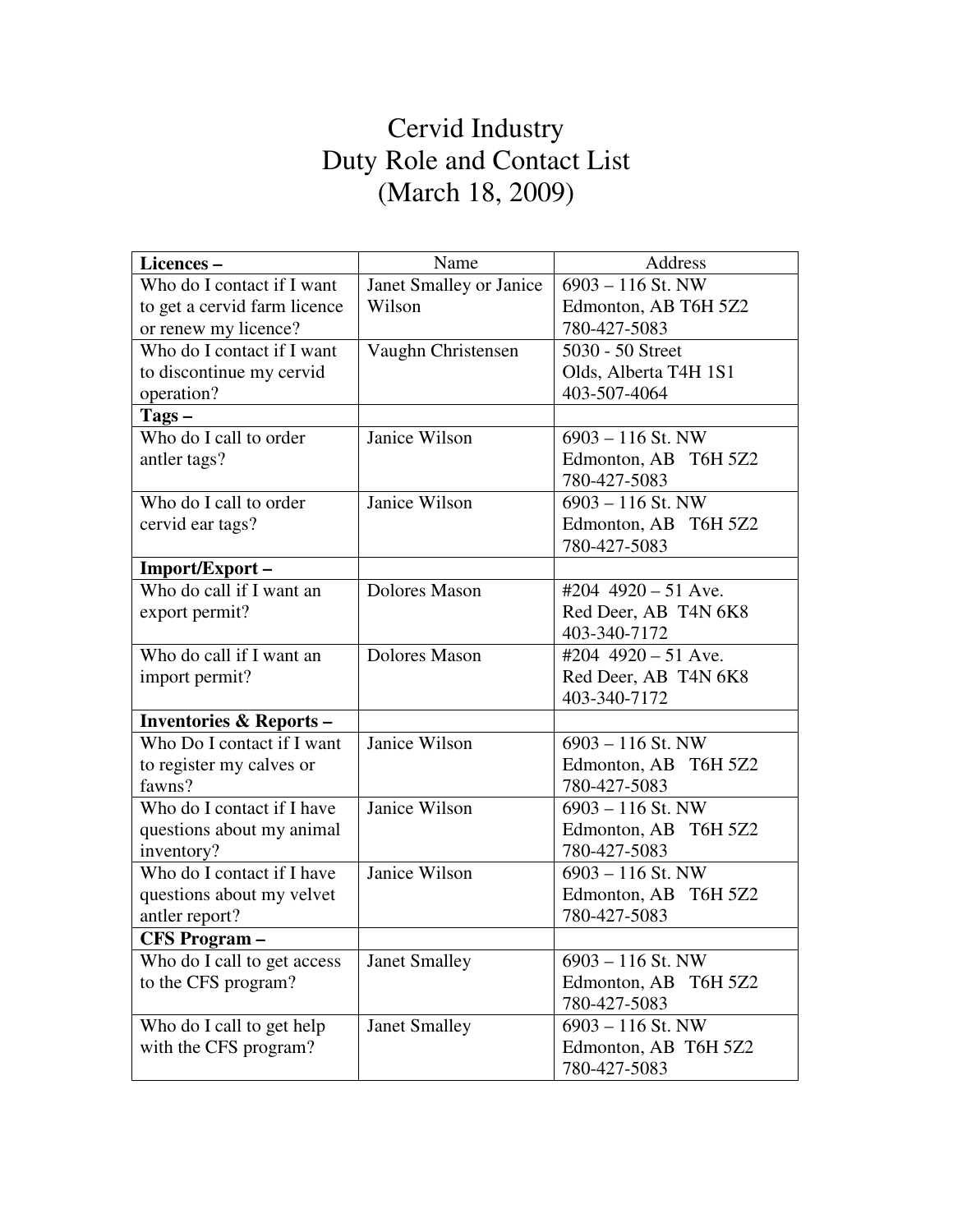| Audits-                                           |                      |                                              |
|---------------------------------------------------|----------------------|----------------------------------------------|
| Who do I call if I want to                        | Vaughn Christensen   | $# 201 5030 - 50$ St.                        |
| get an audit done on my                           |                      | Olds, AB T4H 1S1                             |
| herd?                                             |                      | 403-507-4064                                 |
| <b>CWD Programs -</b>                             |                      |                                              |
| Who do I call to enroll on                        | <b>Bill Kingston</b> | $9309 - 113$ St.                             |
| the National CWD                                  |                      | Fairview, AB T0H 1L0                         |
| program?                                          |                      | 780-835-3233                                 |
| Who do I call if I want to                        | Vaughn Christensen   | 5030 - 50 Street                             |
| appeal the status assessor's                      |                      | Olds, Alberta T4H 1S1                        |
| decision on the National                          |                      | 403-507-4064                                 |
| CWD program?                                      |                      |                                              |
| Where do I submit my                              | <b>Animal Health</b> | <b>ARD Laboratories</b>                      |
| cervid heads for CWD                              | Laboratories         | $9309 - 113$ St.                             |
| testing?                                          |                      | Fairview, AB T0H 1L0                         |
|                                                   |                      | 780-835-2238                                 |
|                                                   |                      |                                              |
|                                                   |                      | <b>ARD</b> Laboratories                      |
|                                                   |                      | OS Longman Building                          |
|                                                   |                      | $6909 - 116$ St. NW                          |
|                                                   |                      | Edmonton, AB T6H 4P2                         |
|                                                   |                      | 780-422-3438                                 |
|                                                   |                      |                                              |
|                                                   |                      | <b>ARD</b> Laboratories                      |
|                                                   |                      | 97 East Lake Ramp NE                         |
|                                                   |                      | Airdrie, AB T4A 0C3                          |
|                                                   |                      | 403-948-8575                                 |
|                                                   |                      |                                              |
|                                                   |                      | <b>ARD</b> Laboratories<br>$3115 - 5$ Ave. N |
|                                                   |                      |                                              |
|                                                   |                      | Lethbridge, AB T1J 4C7<br>403-381-5190       |
|                                                   |                      |                                              |
| <b>Inspection -</b><br>Who do I contact if I want | Vaughn Christensen / | #201 5030 - 50 St.                           |
| an inspection done of my                          | <b>Bob Phillips</b>  | Olds, AB<br><b>T4H 1S1</b>                   |
| cervid facilities?                                |                      | 403-507-4064                                 |
|                                                   |                      | 403-556-5184                                 |
|                                                   |                      |                                              |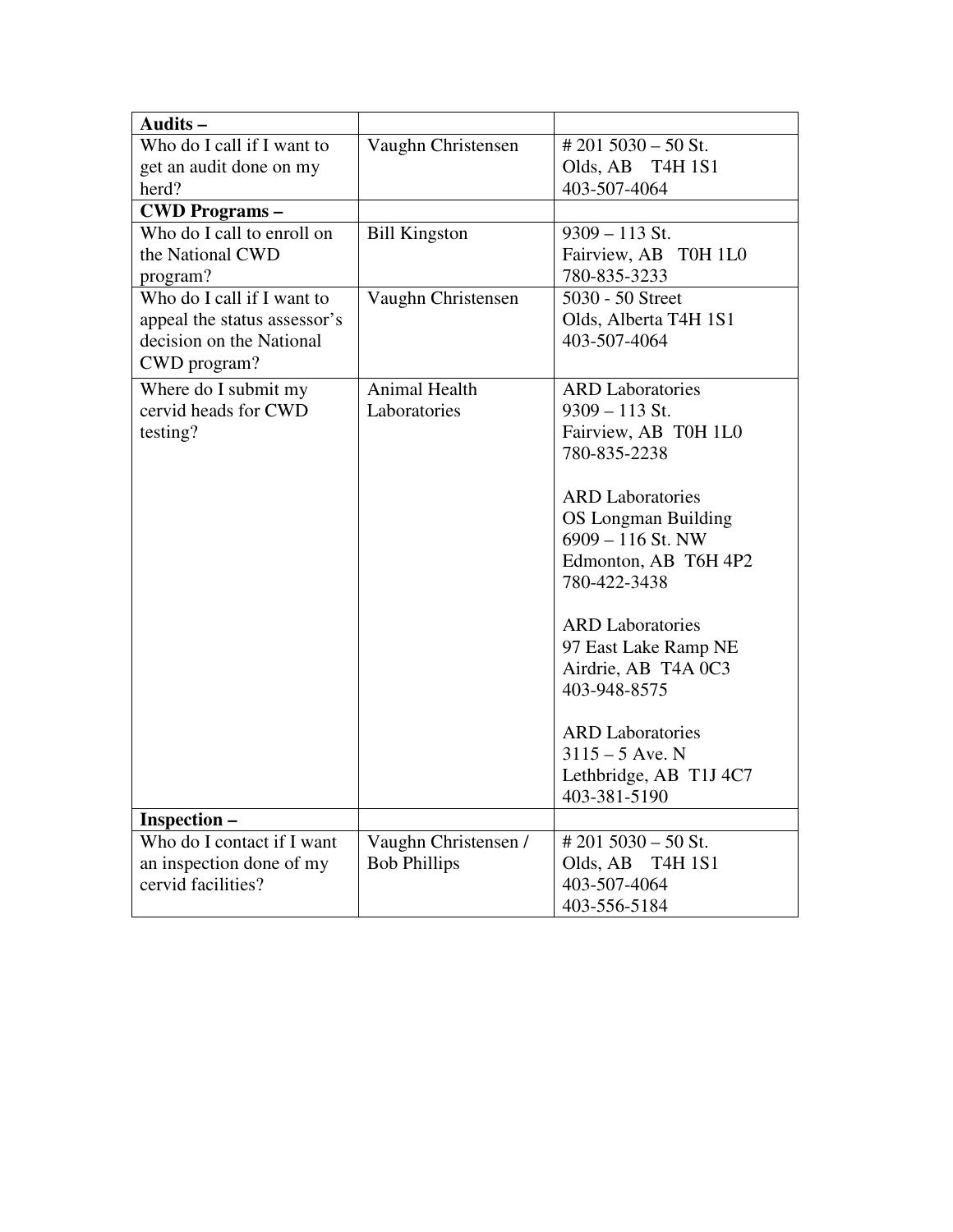| <b>Transport of Animals -</b> |                        |                                     |
|-------------------------------|------------------------|-------------------------------------|
| Who do I contact if I want    | Jennifer Pawlyk        | #205 $7000 - 113$ St. NW            |
| to transport cervid animals?  | Animal Health          | Edmonton, AB T6H 5T6                |
|                               | <b>CFIA</b>            | 780-495-3075                        |
| <b>TB</b> Testing –           |                        |                                     |
| Who do I contact if I want    | Jennifer Pawlyk        | #205 $7000 - 113$ St. NW            |
| to TB test my herd?           | <b>Animal Health</b>   | Edmonton, AB T6H 5T6                |
|                               | <b>CFIA</b>            | 780-495-3075                        |
| <b>Escaped Animals -</b>      |                        |                                     |
| Who do I contact if my        | Vaughn Christensen     | $\# 201 5030 - 50$ St.              |
| cervids escape?               |                        | Olds, AB T4H 1S1                    |
|                               |                        | 403-507-4064                        |
|                               |                        |                                     |
|                               | Your local cervid      | Alberta White-tail and Mule         |
|                               | association/commission | Deer Association                    |
|                               |                        | Box 524                             |
|                               |                        | Eckville, AB T0M 0X0                |
|                               |                        | 403-746-5151                        |
|                               |                        |                                     |
|                               |                        | Alberta Elk Commission              |
|                               |                        | $4603 - 61$ Ave.                    |
|                               |                        | Leduc, AB T9E 7A4                   |
|                               |                        | 780-980-7582                        |
|                               |                        |                                     |
|                               |                        | <b>Alberta Reindeer Association</b> |
|                               |                        | Box 27, Site 7, RR 2                |
|                               |                        | Sundre, AB T0M 1X0                  |
|                               |                        | 403-638-5032                        |
|                               |                        |                                     |